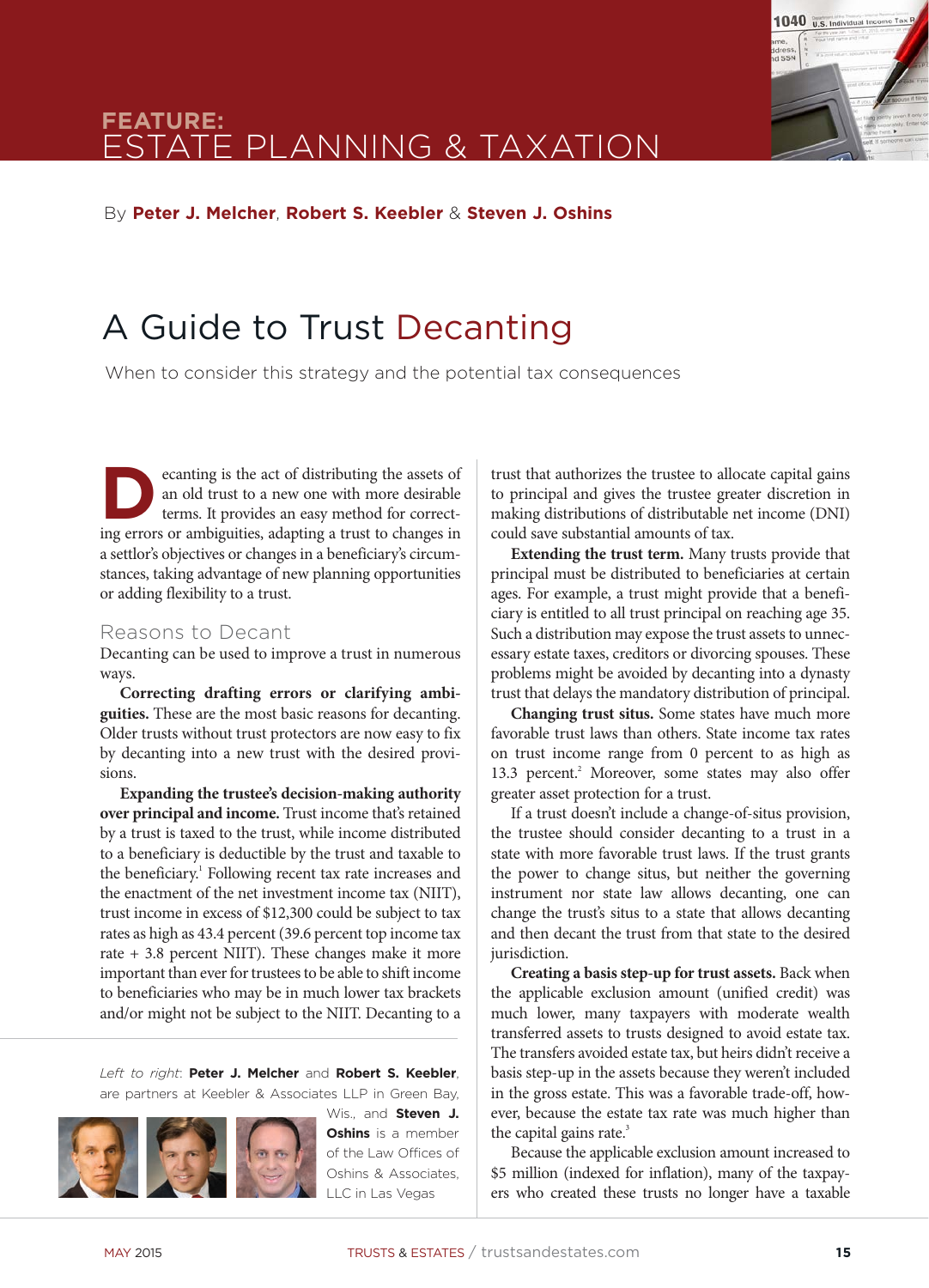

### **feature:** Estate planning & taxation

estate. They're losing a basis step-up without any estate tax benefit. By decanting to a trust that gives the grantor a general power of appointment (POA) over the trust assets, these taxpayers can cause the trusts to be included in their gross estates and obtain a basis step-up.<sup>4</sup>

**Stretching out individual retirement account distributions.** Taxpayers often leave their IRAs to trusts. Although they may have important reasons for doing so, this strategy may limit the extent to which they can stretch out required minimum distributions (RMDs).<sup>5</sup> Assuming that all the trust beneficiaries are individuals, the measuring life for determining RMDs is that of the oldest beneficiary. Unfortunately, trusts often have

To increase asset protection, it might be possible to decant a trust with an ascertainable standard to a trust with a wholly discretionary standard.

contingent beneficiaries who are much older than the primary beneficiaries, increasing RMDs, shortening the deferral period and reducing the amount of wealth that can be accumulated for the family.<sup>6</sup> It may be possible to decant such a trust into a new trust that eliminates these unfavorable beneficiaries, makes a younger beneficiary the measuring life and extends the deferral period.

**Combining trusts.** Taxpayers often create several irrevocable trusts with very similar provisions. It may be possible to decant these trusts into a single trust to simplify administration and save costs.

**Splitting trusts.** Many families have a single pot trust to provide for all family members. If the various family members have different investment philosophies or different financial needs or goals, the trustee should consider decanting into separate trusts tailored to the needs of the different beneficiaries.

**Adding trustee powers.** Investment diversification requirements under a state's prudent investor statute might prevent a trustee from investing in the most

favorable assets for the trust. Decanting to a new trust that allows the trustee to disregard the diversification requirement might be a good solution. The new trust might also increase the trust's ability to adapt to changed circumstances by adding a trust protector.

**Qualifying a trust to own S corporation stock.**  Taxpayers may wish to transfer S corporation stock to a trust, but the trust isn't drafted to be an eligible S corporation shareholder. If the trust doesn't have a trust protector, the trustee might be able to decant the trust into one that qualifies as a grantor trust, an Internal Revenue Code Section 678 trust, a qualified subchapter S trust (QSST) or an electing small business trust.

**Changing a support trust into a discretionary trust.** In most states, creditors can reach trust assets to the maximum extent a beneficiary could compel distributions. Thus, they could reach assets in a trust with an ascertainable standard, $\bar{y}$  but not in a trust giving the trustee absolute discretion over distributions. Thus, to increase asset protection, it might be possible to decant a trust with an ascertainable standard to a trust with a wholly discretionary standard.

**Other reasons.** These include:

- 1. Modifying or removing POAs in the first trust;
- 2. Adding or removing a spendthrift clause;
- 3. Creating a special needs trust;
- 4. Converting a grantor trust to a non-grantor trust, or vice versa;
- 5. Changing provisions for appointing or removing a trustee;
- 6. Reducing a beneficiary's distribution rights so the beneficiary can qualify for Medicare;
- 7. Increasing trustee powers to give the trustee greater ability to deal with changing circumstances;
- 8. Separating risky assets from other assets;
- 9. Protecting the tax treatment of a trust;
- 10.Changing trustee compensation;
- 11.Converting a domestic trust to a foreign trust or vice versa; and
- 12.Limiting distributions to beneficiaries with substance abuse problems.

Note that whether a particular improvement is possible may depend on the applicable state statute and on how the federal tax issues discussed below are eventually resolved.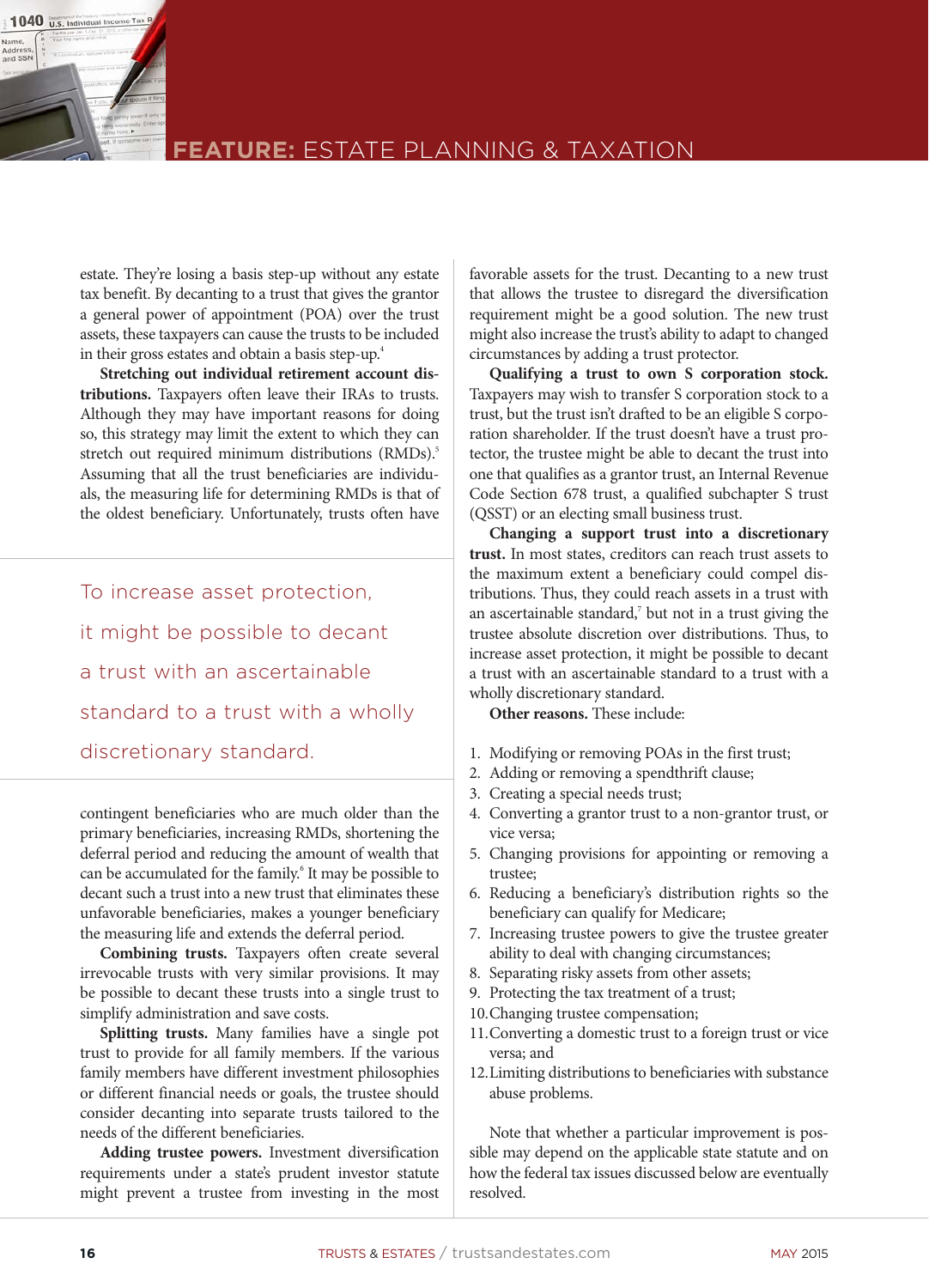

### **FEATURE:** ESTATE PLANNING & TAXATION

#### Authority to Decant

Trustees must have authority to decant a trust, so not all trusts are eligible. There are three possible sources of authority: (1) the trust's governing instrument, (2) common law, or  $(3)$  a state statute.<sup>8</sup>

**Governing instrument.** A trust may expressly authorize the trustee to decant. Typically, however, the governing instrument is either silent or ambiguous with respect to decanting, and one of the other sources of authority must be used.

**Common law.** The question of whether a trustee has a common law power to decant first arose in *Phipps v.*  Palm Beach Trust Company,<sup>9</sup> which held that if a trustee has the power to distribute principal to beneficiaries, the trustee also has the power to distribute principal in further trust.<sup>10</sup> The rationale underlying the decision was that the power of a trustee to transfer property outright to a beneficiary includes the power to transfer a lesser interest (that is, an interest in further trust). The American College of Trust and Estate Counsel (ACTEC) noted that if this rationale is sound, the common law of every other state confers a decanting power on all trustees who have a power to invade corpus for beneficiaries unless the trust instrument clearly indicates a contrary  $int<sub>11</sub>$ 

**State statutes.** Notwithstanding the favorable decision in *Phipps*, estate planners in most states were unwilling to advise trustees to decant without specific statutory authority. To address this concern, states began enacting decanting statutes, beginning with New York in 1992.<sup>12</sup> As of Feb. 15, 2015, the following 22 states had decanting statutes: Alaska,<sup>13</sup> Arizona,<sup>14</sup> Delaware,<sup>15</sup> Florida,<sup>16</sup> Illinois,<sup>17</sup> Indiana,<sup>18</sup> Kentucky,<sup>19</sup> Michigan,<sup>20</sup> Missouri,<sup>21</sup> Nevada,<sup>22</sup> New Hampshire,<sup>23</sup> New York,<sup>24</sup> North Carolina,<sup>25</sup> Ohio,<sup>26</sup> Rhode Island,<sup>27</sup> South Carolina,<sup>28</sup> South Dakota,<sup>29</sup> Tennessee,<sup>30</sup> Texas,<sup>31</sup> Virginia,<sup>32</sup> Wisconsin<sup>33</sup> and Wyoming.<sup>34</sup>

These statutes vary considerably. The main areas of difference concern whether:<sup>35</sup>

- a trust with an ascertainable standard can be decanted. Some states allow decanting only if a trustee has an absolute right to invade principal, while others allow decanting even if the trustee's invasion power is subject to an ascertainable standard.
- a trust with an ascertainable standard can be

decanted into a discretionary trust. Some states generally allow decanting a trust with an ascertainable standard but don't allow the new trust to have a discretionary standard.

- the receiving trust can eliminate a mandatory distribution right. Can decanting eliminate a beneficiary's income, annuity or unitrust interest?
- the receiving trust can eliminate a mandatory withdrawal right. Can decanting eliminate a beneficiary's right to withdraw corpus from the trust (for example, a right to withdraw 50 percent of the corpus at age 35)?
- the interests of remaindermen can be accelerated. Can decanting immediately make a remainder beneficiary a current beneficiary?
- the old and new trusts must have the same distribution standards. Can the new trust have a different discretionary distribution standard than the old trust?
- the trustee can grant a POA to a beneficiary of the new trust. Can a trustee with unlimited discretion to make distributions grant a POA to a beneficiary of the new trust? Can a trustee with limited discretion to make distributions grant a POA to a beneficiary of the new trust?
- the statute prohibits decanting that would cause the old trust not to qualify for federal tax benefits. Does the statute prohibit decanting that would cause the old trust not to qualify for a marital deduction, charitable deduction, gift tax annual exclusion or generation-skipping transfer (GST) tax annual exclusion or result in adverse estate or gift tax consequences?
- trustees can decant if they're beneficiaries. Are trustees who are beneficiaries prohibited from decanting or subject to special limitations?
- notice must be given to interested parties prior to decanting. To what extent must notice of decanting be given to beneficiaries?
- • decanting can be used to increase trustee fees, limit a trustee's liability, exonerate a trustee or eliminate a trustee remover. Does the statute include express prohibitions on the trustee's ability to improve its own interests?

See "The Rankings," p. 19, which compares the provisions in the various state statutes and ranks the statutes on how favorable they are to trustees.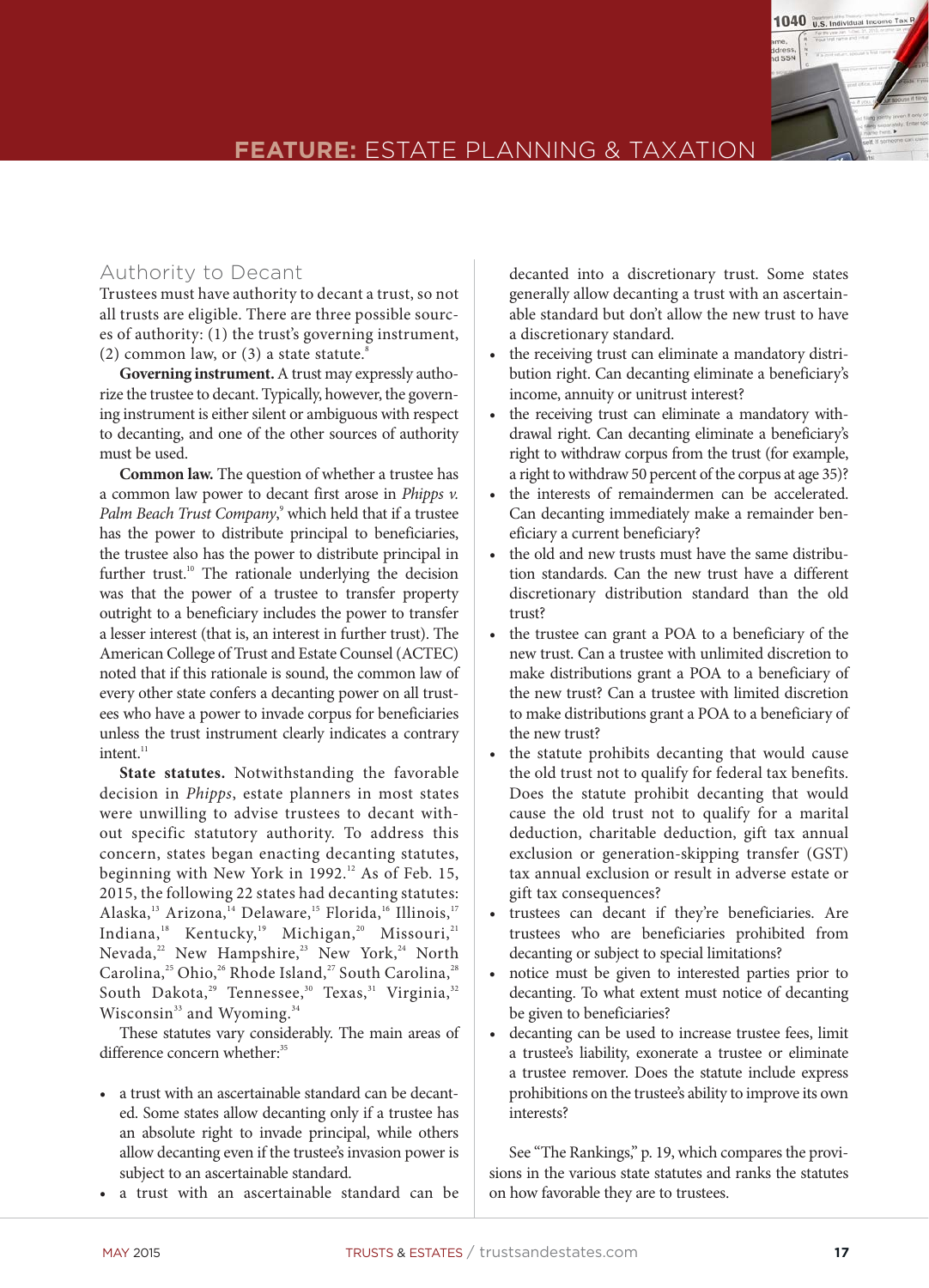

### **feature:** Estate planning & taxation

#### Potential Tax Issues

Because trust decanting is a relatively new strategy, its tax consequences haven't yet been established. The Internal Revenue Service is considering ways to address these uncertainties and, in Notice 2011-101, asked for comments from the public. ACTEC laid out the potential income, gift and estate and GST tax issues suggested by Notice 2011-101, along with its proposed answers. The proposed answers to many of the key tax questions are summarized below.36

#### Income Tax Questions

- **1. Does a decanting distribution from a non-grantor trust to another non-grantor trust result in gain recognition by the transferor trust under IRC Section 1001?** Decanting generally doesn't result in a realization event for the distributing trust if the decanting is authorized by either the trust's governing instrument or state law.<sup>37</sup> If the decanting is non-pro rata, the governing instrument or state law must authorize decanting on a non-pro rata basis.<sup>38</sup> Decanting could be a taxable exchange if it's not authorized by the governing instrument or applicable state law, however.<sup>39</sup>
- **2. Does decanting from a grantor trust to a nongrantor trust result in gain recognition by the transferor trust?** When grantor trust status terminates during the grantor's life, there's a deemed disposition of the trust assets from a grantor trust to a non-grantor trust. Gain is recognized to the extent that the liabilities of the transferred assets exceed the trust's basis in the assets.<sup>40</sup>
- **3. Does decanting from a grantor trust to a nongrantor trust result in gain recognition by the transferor trust?** There's no deemed transfer and no income recognition on a decanting from a nongrantor trust to a grantor trust.<sup>41</sup>
- **4. Does decanting from a grantor trust to another grantor trust result in gain recognition by the transferor trust?** There can be no gain recognition because transactions between a grantor and a grantor trust or between two grantor trusts are treated as non-events for federal income tax purposes. The two trusts are treated as the same taxpayer.<sup>42</sup>
- **5. Does a decanting distribution result in gain recognition by any trust beneficiary under Section 1001?** The basic rule is that a taxpayer only real-

izes gain or loss when the taxpayer sells or disposes of property in exchange for property that's "materially different."<sup>43</sup> Cottage Savings v. Commissioner<sup>44</sup> concluded that property is materially different if its owners have legal entitlements that differ in kind or extent. Thus, a distribution from one trust to another might be a taxable exchange of an interest in the old trust for an interest in the new trust if the two interests are significantly different.<sup>45</sup> There's probably no gain recognition, however, if the decanting is authorized by the governing instrument of the distributing trust or under state law.<sup>46</sup>

- **6. Does a distribution of property from one trust to another get treated as a distribution for purposes of IRC Sections 661 and 662?** Decanting could be considered either a continuation or modification of an existing trust. If the terms of the new trust are essentially the same as those of the old trust, the decanting should be treated as a continuation. The original trust and the new trust would be treated as the same trust for income tax purposes, there would be no distribution and no DNI would be carried out of the trust.<sup>47</sup> If the terms of the new trust were significantly different, the decanting should be treated as a modification. The transfer of assets should carry out DNI, resulting in income to the receiving trust under Section 662(a). However, there would be a corresponding distribution deduction for the distributing trust under Section 661(a).
- **7. What effect does decanting have on the original trust's tax attributes?** The IRC and Treasury regulations provide that if a trust is terminated, its unused net operating losses and capital loss carryovers pass on to the trust's beneficiaries (in this case, the receiving trust).<sup>48</sup>

 There's no specific authority on whether beneficiaries succeed to a terminated trust's other tax attributes. However, if the second trust has similar terms and is treated as a continuation of the first trust, there should be carryover.<sup>49</sup> Even if there are significant differences, the tax attributes might carry over under general tax principles—like they do for corporate attributes under IRC Section 381.

**8. Does a decanting power prevent a trust from qualifying as a QSST?** One of the requirements for a QSST is that it have only one income beneficiary.<sup>50</sup> Decanting is generally allowed only pursuant to a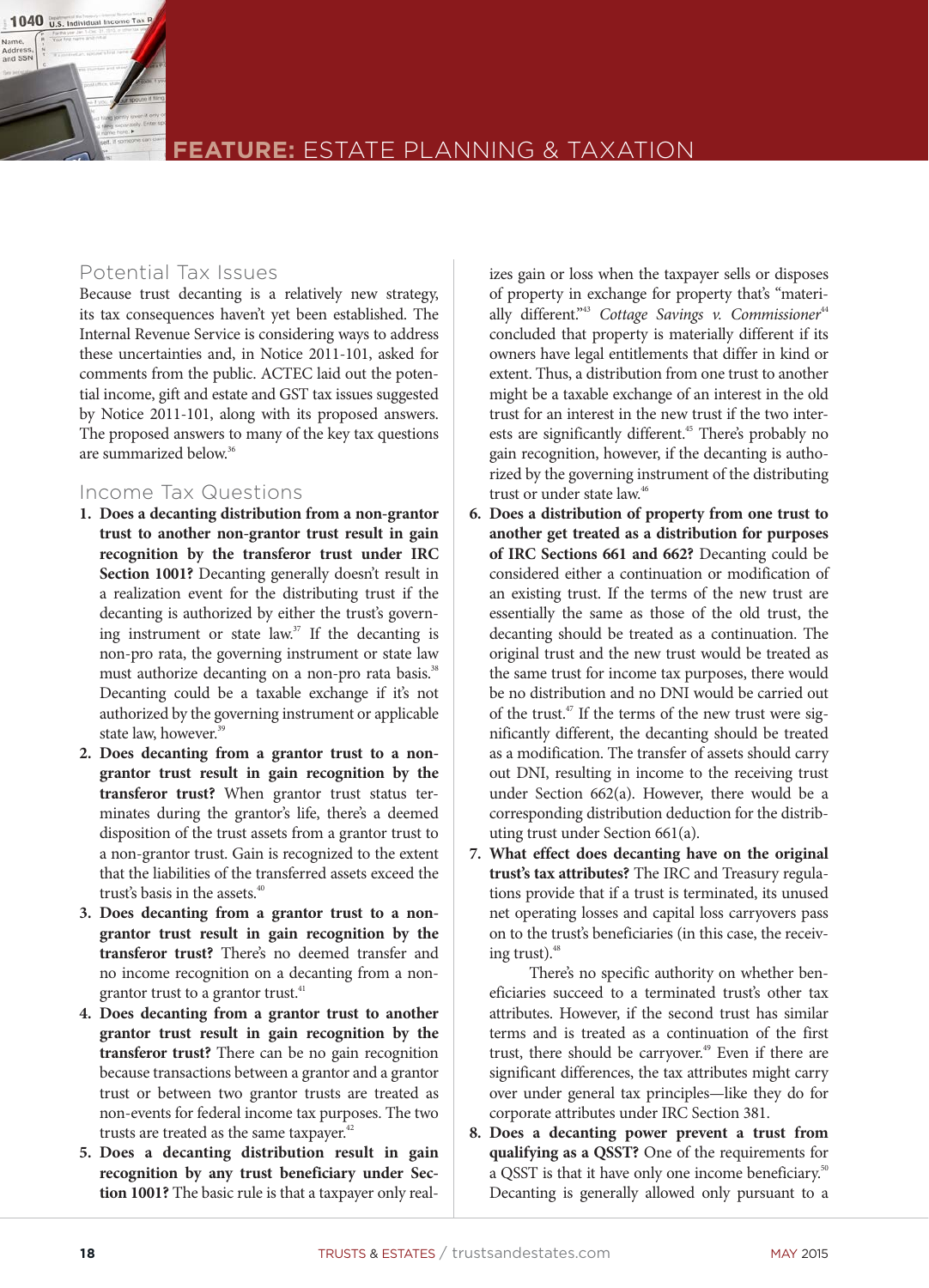

### **The Rankings**

*How states compare with one another on decanting*

| Rank                  | <b>State</b>           | Has<br><b>Decanting</b><br>Statute?<br>(60%<br>weight) | Can<br><b>Decant</b><br>With<br><b>Ascent</b><br>Standard?<br>(7.5%<br>Weight) | Notice to<br><b>Beneficiaries</b><br><b>Required?</b><br>(7.5%<br>Weight) | <b>Can Decant</b><br><b>Trust With</b><br>Ascertainable<br><b>Standard Into</b><br><b>Discretionary</b><br>Trust?<br>(7.5%<br>Weight) | Can<br>Remove<br><b>Mandatory</b><br>Income<br>Interest?<br>(2.5%<br>Weight) | <b>Allow</b><br>Power of<br>Appointment<br>In Second<br>Trust to<br><b>Benefit From</b><br>Non-Beneficiary?<br>(2.5%<br>Weight) | Can<br>Accelerate<br>Remainder<br>Beneficiary's<br>Interest?<br>(2.5%<br>Weight) | <b>Dynasty</b><br><b>Trust</b><br><b>State</b><br>Ranking<br>(7.5%<br>Weight)* | <b>Domestic</b><br>Asset<br>Protection<br>Trust<br><b>State</b><br>Ranking<br>(2.5%<br>Weight)** | <b>Total</b><br>Score*** |
|-----------------------|------------------------|--------------------------------------------------------|--------------------------------------------------------------------------------|---------------------------------------------------------------------------|---------------------------------------------------------------------------------------------------------------------------------------|------------------------------------------------------------------------------|---------------------------------------------------------------------------------------------------------------------------------|----------------------------------------------------------------------------------|--------------------------------------------------------------------------------|--------------------------------------------------------------------------------------------------|--------------------------|
| $\mathbf{1}$          | <b>SD</b>              | Yes                                                    | Yes                                                                            | N <sub>o</sub>                                                            | Yes                                                                                                                                   | Yes                                                                          | Yes                                                                                                                             | Yes                                                                              | Ranked #1                                                                      | Ranked #2                                                                                        | 99.5                     |
| $\overline{2}$        | <b>NV</b>              | Yes                                                    | Yes                                                                            | N <sub>o</sub>                                                            | Yes                                                                                                                                   | N <sub>o</sub>                                                               | Yes                                                                                                                             | Silent                                                                           | Ranked #2                                                                      | Ranked #1                                                                                        | 94.5                     |
| $\overline{3}$        | <b>TN</b>              | Yes                                                    | Yes                                                                            | N <sub>o</sub>                                                            | Yes                                                                                                                                   | N <sub>o</sub>                                                               | Yes                                                                                                                             | Silent                                                                           | Ranked #4                                                                      | Ranked #3 (tie)                                                                                  | 93.5                     |
| 4<br>5                | <b>NH</b><br>DE        | Yes<br>Yes                                             | Yes<br>Yes                                                                     | No. except<br>charitable trusts<br>N <sub>o</sub>                         | Yes<br>No                                                                                                                             | No<br>Yes                                                                    | Yes<br>Yes                                                                                                                      | Silent<br><b>No</b>                                                              | Ranked #8<br>Ranked #7                                                         | Ranked #9<br>Ranked #7                                                                           | 90.5<br>86.0             |
| $6\phantom{.}6$       | OH                     | Yes                                                    | Yes                                                                            | Yes                                                                       | N <sub>o</sub>                                                                                                                        | Yes                                                                          | Yes                                                                                                                             | No                                                                               | Ranked #6                                                                      | Ranked #3 (tie)                                                                                  | 79.5                     |
| $\overline{1}$        | AK                     | Yes                                                    | Yes                                                                            | Yes                                                                       | No, except after<br>the first trust<br>would have ended                                                                               | No                                                                           | Yes                                                                                                                             | N <sub>o</sub>                                                                   | Ranked #3                                                                      | Ranked #5                                                                                        | 78.5                     |
| 8<br>(tie)            | AZ                     | Yes (short<br>provisions)                              | Yes                                                                            | No                                                                        | Yes                                                                                                                                   | N <sub>o</sub>                                                               | Silent                                                                                                                          | Silent                                                                           | Unranked                                                                       | Not allowed                                                                                      | 77.5                     |
| 8<br>(tie)            | VA                     | Yes                                                    | Yes                                                                            | Yes                                                                       | No, except if<br>court approval                                                                                                       | N <sub>o</sub>                                                               | Yes                                                                                                                             | <b>No</b>                                                                        | <b>Unranked</b>                                                                | Ranked #13                                                                                       | 77.5                     |
| $10$                  | $\mathsf{I}\mathsf{L}$ | Yes                                                    | Yes                                                                            | Yes                                                                       | N <sub>o</sub>                                                                                                                        | N <sub>o</sub>                                                               | Yes                                                                                                                             | Silent                                                                           | Ranked #9                                                                      | Not allowed                                                                                      | 76.5                     |
| $\mathbf{1}$<br>(tie) | M <sub>0</sub>         | Yes                                                    | Yes                                                                            | Yes, only to<br>beneficiaries of<br>second trust                          | N <sub>o</sub>                                                                                                                        | Yes                                                                          | Silent                                                                                                                          | Yes                                                                              | <b>Unranked</b>                                                                | Ranked #8                                                                                        | 76.0                     |
| $\mathbb{1}$<br>(tie) | WY                     | Yes (very short<br>provisions)                         | Yes                                                                            | N <sub>o</sub>                                                            | Yes                                                                                                                                   | Silent                                                                       | Silent                                                                                                                          | Silent                                                                           | Ranked #5                                                                      | Ranked #6                                                                                        | 76.0                     |
| 13                    | ${\sf IN}$             | Yes                                                    | Yes                                                                            | Yes                                                                       | Yes                                                                                                                                   | N <sub>0</sub>                                                               | Silent                                                                                                                          | Silent                                                                           | <b>Unranked</b>                                                                | Not allowed                                                                                      | 75.0                     |
| 14                    | $\sf SC$               | Yes                                                    | Yes                                                                            | Yes                                                                       | No                                                                                                                                    | Yes                                                                          | Yes                                                                                                                             | N <sub>o</sub>                                                                   | Unranked                                                                       | Not allowed                                                                                      | 72.5                     |
| 15 (tie)              | KY                     | Yes                                                    | Yes                                                                            | Yes                                                                       | No                                                                                                                                    | No                                                                           | Yes                                                                                                                             | <b>No</b>                                                                        | <b>Unranked</b>                                                                | Not allowed                                                                                      | 70.0                     |
| 15 (tie)              | M                      | Yes                                                    | No                                                                             | Yes                                                                       | N <sub>o</sub>                                                                                                                        | No                                                                           | Yes                                                                                                                             | Silent                                                                           | <b>Unranked</b>                                                                | Not allowed                                                                                      | 70.0                     |
| 15 (tie)              | NC                     | Yes                                                    | Yes                                                                            | Yes                                                                       | N <sub>o</sub>                                                                                                                        | No                                                                           | Yes                                                                                                                             | <b>No</b>                                                                        | <b>Unranked</b>                                                                | Not allowed                                                                                      | 70.0                     |
| 15 (tie)              | ${\sf TX}$             | Yes                                                    | Yes                                                                            | Yes                                                                       | N <sub>o</sub>                                                                                                                        | N <sub>o</sub>                                                               | Yes                                                                                                                             | Silent                                                                           | <b>Unranked</b>                                                                | Not allowed                                                                                      | 70.0                     |
| 19 (tie)              | $\mathsf{FL}$          | Yes                                                    | N <sub>o</sub>                                                                 | Yes                                                                       | N <sub>o</sub>                                                                                                                        | N <sub>o</sub>                                                               | Silent                                                                                                                          | Silent                                                                           | Ranked #10                                                                     | Not allowed                                                                                      | 69.0                     |
| 19 (tie)              | $\mathsf{RI}$          | Yes                                                    | Yes                                                                            | Yes                                                                       | Silent                                                                                                                                | N <sub>o</sub>                                                               | Silent                                                                                                                          | No                                                                               | <b>Unranked</b>                                                                | Ranked #11                                                                                       | 69.0                     |
| 21                    | <b>NY</b>              | Yes                                                    | Yes                                                                            | Yes                                                                       | N <sub>o</sub>                                                                                                                        | N <sub>o</sub>                                                               | <b>No</b>                                                                                                                       | <b>No</b>                                                                        | <b>Unranked</b>                                                                | Not allowed                                                                                      | 67.5                     |
| 22                    | WI                     | Yes                                                    | Yes                                                                            | Yes                                                                       | N <sub>o</sub>                                                                                                                        | N <sub>o</sub>                                                               | Silent                                                                                                                          | N <sub>o</sub>                                                                   | <b>Unranked</b>                                                                | Not allowed                                                                                      | 67.5                     |

\* The Dynasty Trust State Ranking column is based on the 3rd Annual Dynasty Trust State Rankings Chart created in October 2014 at *www.oshins.com/images/Dynasty\_Trust\_Rankings.pdf.*<br>\*\* The Domestic Asset Protection Trust S

www.oshins.com/images/DAPT\_Rankings.pdf.<br>\*\*\* This Rankings Chart was created in January 2015 and updated in February 2015. The original Trust Decanting State Rankings Chart was created in January 2014.

*— Steven J. Oshins*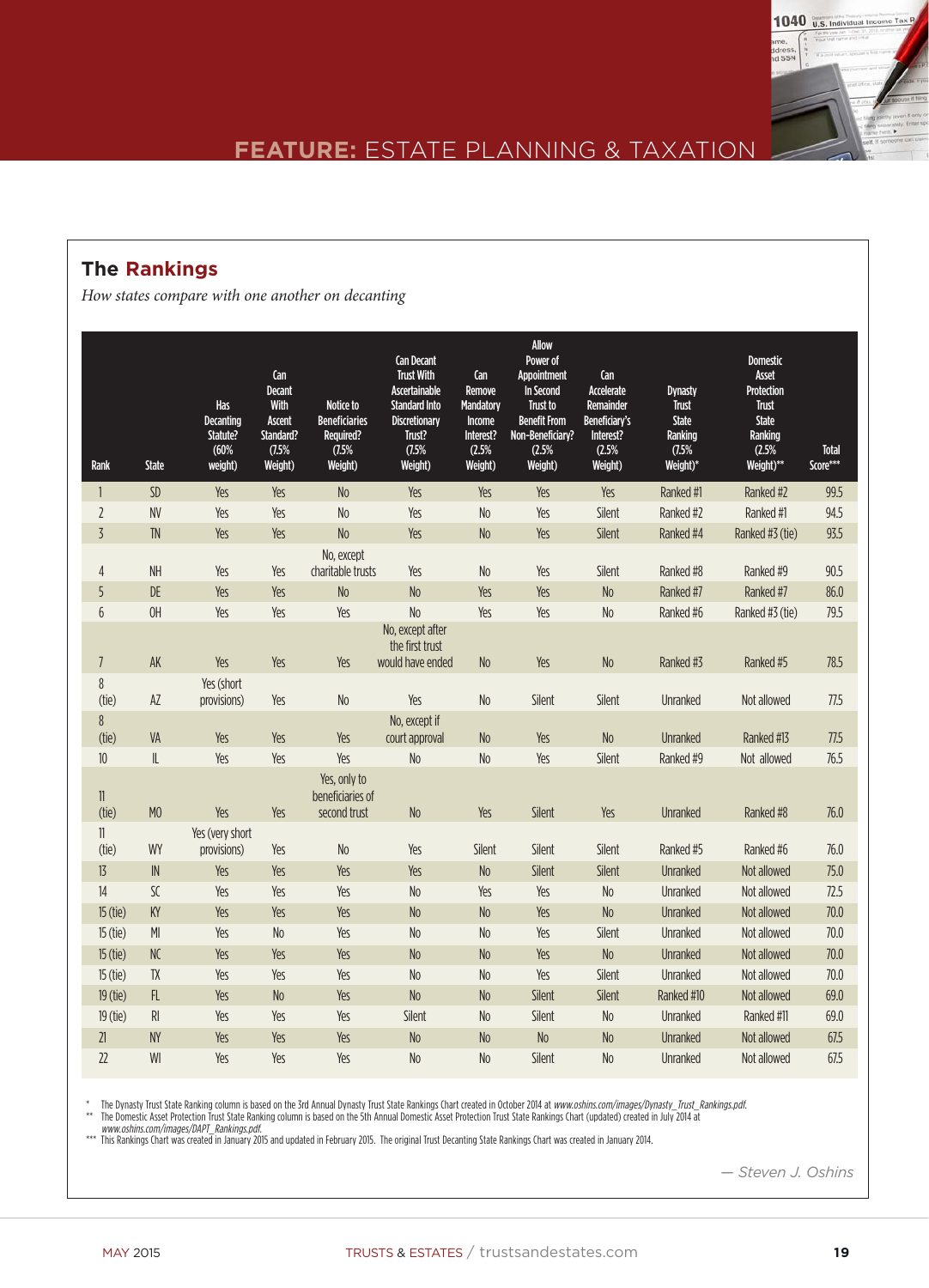

### **feature:** Estate planning & taxation

trustee's power to invade corpus of the distributing trust, and the trustee of a QSST could invade corpus only for the benefit of the single income beneficiary. Thus, a distributing trust that was a QSST could only be decanted to a receiving trust for the exclusive benefit of the income beneficiary of the distributing trust, avoiding any violation of the QSST qualification requirements.

#### Gift and Estate Tax Questions

**1. Does a beneficiary whose interests in a trust are** 



# **Spot light**

**Daydreaming**

"Sherry" (30 in. by 20 in.) by John Wilson, sold for \$15,000 at Swann Auction Galleries' recent Ascension: A Century of African-American Art Sale in New York on April 2, 2015. Known for his large-scale figurative works and social realism, Boston's John Wilson passed away in January of this year at the age of 92.

**reduced by decanting make a taxable gift?** Treas. Regs. Section 25.2512-8 suggests that when a beneficiary consents to or acquiesces in a decanting that reduces the beneficiary's interest, the beneficiary has made a taxable gift. This conclusion is consistent with Revenue Ruling 81-264, which holds that a taxable gift can occur when a taxpayer allows legal rights to expire.

 On the other hand, regulations under IRC Section 2511 require a voluntary act of transfer to have a taxable gift.<sup>51</sup> Thus, a taxable gift should occur only if the beneficiary has a legal right to object to the exercise of authority to decant. Under the law of most states, beneficiaries would have no such right, so generally there should be no gift, but the IRS refuses to rule on the issue.<sup>52</sup>

**2. Does decanting result in gift tax for a trustee/beneficiary?** If the trustee has absolute discretion to distribute to herself, she'd be treated as having a general POA under IRC Sections 2514 and 2041. If decanting reduces a trustee/beneficiary's presently exercisable general POA, it could cause the beneficiary to incur gift tax.53 If the beneficiary's general POA isn't presently exercisable, however, it shouldn't cause a taxable gift under Section 2514. A trustee/beneficiary might also make a taxable gift even if he only has the power to make distributions to others.<sup>54</sup>

 There should be no taxable gift, however, if distributions by the trustee/beneficiary are subject to an ascertainable standard, but there are private letter rulings that arguably suggest otherwise.<sup>55</sup>

**3. Does a beneficiary whose interests in a trust are reduced by decanting make an IRC Section 2036 or Section 2038 transfer?** Decanting could result in estate inclusion if a beneficiary was deemed to make a gift, but the gift was incomplete (for example, because the beneficiary retained a limited POA). If the power wasn't exercised during life, the gift would be completed at death and the property included in the gross estate under IRC Sections 2036(a)(2) or 2038. Again, however, the beneficiary would likely need to have the ability to object to the decanting.

#### GST Issues

**1. Does a GST grandfathered trust that receives decanted property lose its grandfathered status?** A trust can be GST exempt either because it's a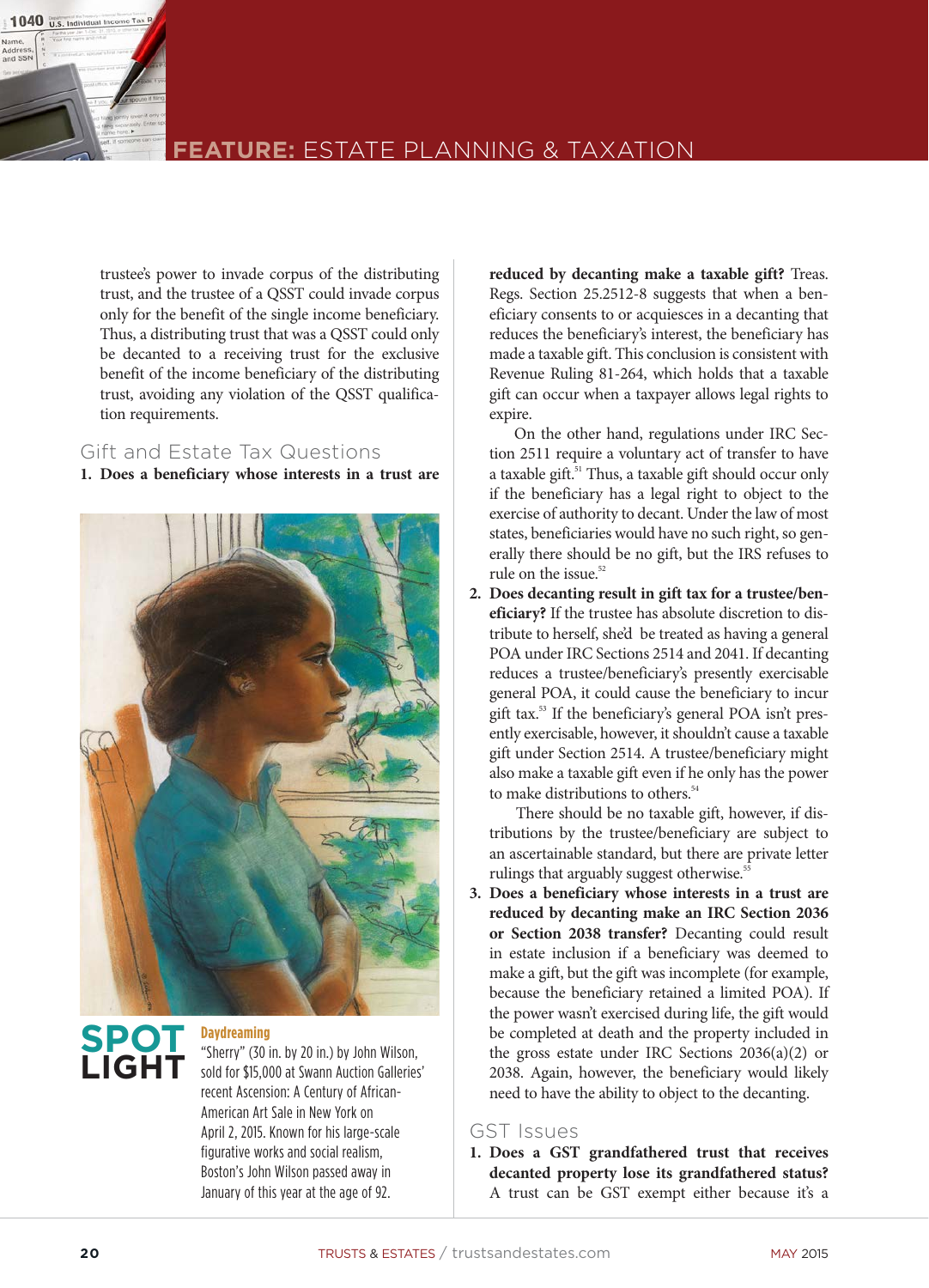

## **FEATURE:** ESTATE PLANNING & TAXATION

pre-Sept. 25, 1985 grandfathered trust or because it allocates sufficient GST tax exemption to the trust. Regulations provide that a grandfathered GST taxexempt trust retains its exempt status following a decanting if it qualifies under either a discretionary distribution safe harbor<sup>56</sup> or a trust modification safe harbor.<sup>57</sup>

 The IRS hasn't issued guidance on when decanting from a trust, exempt from the GST because of exemption allocation, loses its exempt status. The IRS has suggested in rulings, however, that the same two safe harbor tests should apply.<sup>58</sup>

- **2. Does decanted property have the same GST inclusion ratio in the transferee trust that it had in the transferor trust?** There's no law directly on point. It appears that the receiving trust should have the same inclusion ratio as the transferor trust under IRC Section 2654(b), provided that the receiving trust doesn't extend the time for vesting or shift beneficial interests to a lower generation.
- **3. Does decanted trust property continue to have the same transferor for GST tax purposes following decanting to a new trust?** For GST tax purposes, IRC Section 2652(a) defines the transferor as: (1) in the case of a transfer subject to estate tax, the decedent, and (2) in the case of a transfer subject to gift tax, the donor. Treas. Regs. Section 26.2652-1(a) similarly provides that the individual with respect to whom property was most recently subject to gift or estate tax is the transferor for GST tax purposes. Thus, if a decanting is subject to gift or estate tax, the transferor can change for GST tax purposes.

 Loss of grandfathered status, however, doesn't change the transferor for GST tax purposes.<sup>59</sup> The same rule should apply for loss of exempt status by a trust that's exempt by reason of allocating GST exemption amount.

#### Use Caution When Warranted

Decanting is one of the most important developments in estate planning in a long time. For many of the trust improvements listed above, there appears to be no reason not to proceed with decanting, provided that the trustee has the proper authority. For more substantial changes like changing beneficiaries' interests or lengthening the term of a trust, planners may wish to wait until the tax consequences become clear. Caution may

#### also be advisable for GST trusts.

#### Endnotes

- 1. Internal Revenue Code Sections 661 and 662.
- 2. California had the top 13.3 percent rate for 2014, followed by Hawaii (11 percent), Oregon (9.9 percent), Minnesota (9.85 percent), Iowa (8.98 percent) and New Jersey (8.97 percent). By contrast, Alaska, Florida, Nevada, South Dakota, Texas, Washington and Wyoming have no state income tax.
- 3. There was also a time-value of money advantage because the estate tax had to be paid when the decedent died, but there would be no capital gains tax until the assets were sold.
- 4. IRC Section 2042.
- 5. The individual retirement account owner may wish to maintain some control over how the assets are managed after the owner's death or be concerned that the beneficiary lacks investment skills, is a spendthrift or has alcohol or drug problems.
- 6. Note that lengthening the deferral period is only an advantage if the beneficiaries don't need the money.
- 7. The trustee would typically be directed to make distributions necessary for the beneficiary's health, education, maintenance and support standard.
- 8. Note that an express prohibition on decanting in the trust instrument trumps any authorization for decanting.
- 9. Phipps v. Palm Beach Trust Company, 142 Fla. 782 (1940).
- 10. Courts in other states reached similar conclusions. See, for example, Wiedenmayer v. Johnson, 254 A.2d 534 (N.J. Super. Ct. App. Div. 1969); In re Estate of Spencer, 232 N.W.2d 491 (Iowa 1975); Matter of Estate of Mayer, 176 Misc.2d 562 (Sur. Ct. 1998).
- 11. Comments of The American College of Trust and Estate Counsel (ACTEC) on Transfers by a Trustee from an Irrevocable Trust to Another Irrevocable Trust (Sometimes called"Decanting") (Notice2011-101) (released Dec. 21, 2011).
- 12. N.Y.E.P.T.L Section 10.6.6.
- 13. Alaska Stat. Section 13.36.157 through Section 13.36.159; Section 13.36.215 (definitions).
- 14. Ariz. Rev. Stat. Ann. Section 14-10819.
- 15. Del. Code Ann. tit. 12, Section 3528.
- 16. Fla. Stat. Section 736.04117.16.
- 17. 760 ILCS 5/16.4.
- 18. Ind. Code Section 30-4-3-36.
- 19. Ky. Rev. Stat. Ann. Section 386.175.
- 20. Mich. Comp. Laws Section 700.7820a.
- 21. Mo. Rev. Stat. Section 456.4-419.
- 22. Nev. Rev. Stat. Section 163.556.
- 23. N.H. Rev. Stat. Ann. Section 564-B:4-418.
- 24. N.Y. Est. Powers & Trusts Section 10-6.6
- 25 N.C. Gen. Stat. Section 36C-8-816.1.
- 26. Ohio Rev. Code Ann. Section 5808.18.
- 27. R.I. Gen. Laws Section 18-4-31.